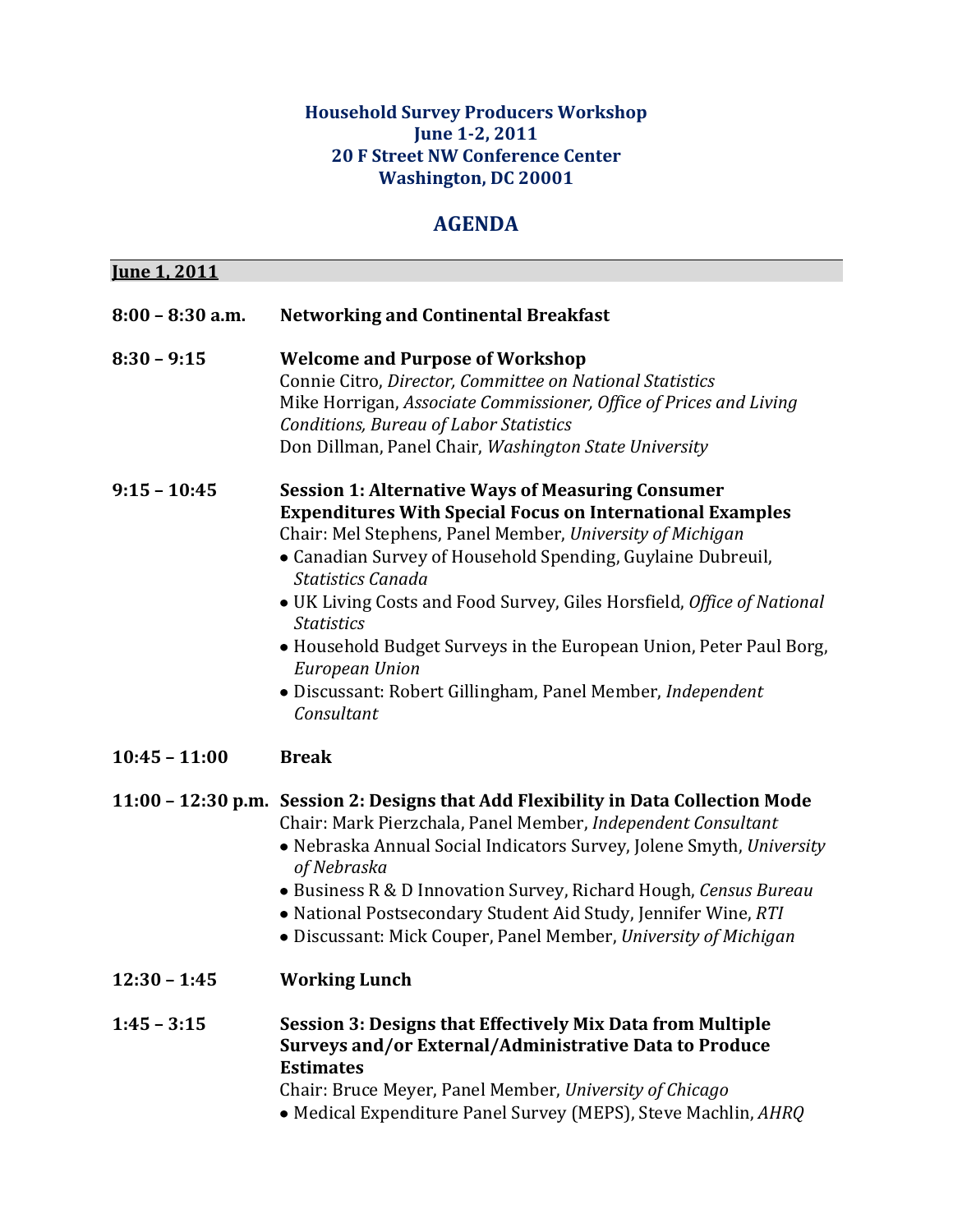|                     | • Residential Energy Consumption Survey (RECS), Eileen O'Brien, EIA<br>• Behavioral Risk Factor Surveillance System and the National Health<br>Interview Survey: Combining data for small area estimates, Van<br>Parsons, NCHS<br>• Discussant: Clyde Tucker, Panel Member, Independent Consultant                                                                                                                                                                                  |
|---------------------|-------------------------------------------------------------------------------------------------------------------------------------------------------------------------------------------------------------------------------------------------------------------------------------------------------------------------------------------------------------------------------------------------------------------------------------------------------------------------------------|
| $3:15 - 3:30$       | <b>Break</b>                                                                                                                                                                                                                                                                                                                                                                                                                                                                        |
| $3:30 - 5:00$       | <b>Session 4: Designs that Effectively Mix Global and Detail</b><br><b>Information to Reduce Burden and Measurement Error</b><br>Chair: Rob Santos, Panel Member, Urban Institute<br>• Agricultural Resource Management Survey (ARMS), Dave Aune,<br><b>NASS</b><br>• Survey of Income and Program Participation (SIPP), Jason Fields,<br><b>Census Bureau</b><br>· National Health Interview Survey (NHIS), Jane Gentleman, NCHS<br>• Discussant: Andy Peytchev, Panel Member, RTI |
| 5:00 p.m.           | <b>Planned Adjournment</b>                                                                                                                                                                                                                                                                                                                                                                                                                                                          |
| <u>Iune 2, 2011</u> |                                                                                                                                                                                                                                                                                                                                                                                                                                                                                     |
| $8:00 - 8:30$ a.m.  | <b>Networking and Continental Breakfast</b>                                                                                                                                                                                                                                                                                                                                                                                                                                         |
| $8:30 - 10:00$      | Session 5: Designs that Use "Event History" Methodology to<br><b>Improve Recall and Reduce Measurement Error in Recall</b><br>Surveys.<br>Chair: David Betson, Panel Member, University of Notre Dame<br>• Panel Survey of Income Dynamics, Frank Stafford, University of<br>Michigan<br>• Survey of Income and Program Participation, Jason Fields, Census<br><b>Bureau</b><br>• Discussant: Michael Schober, Panel Member, New School for Social<br>Research                      |
| $10:00 - 10:30$     | <b>Break</b>                                                                                                                                                                                                                                                                                                                                                                                                                                                                        |
| $10:30 - 12:00$     | Session 6: Diary Surveys that Effectively Utilize Technology to<br><b>Facilitate Record-keeping or Recall.</b><br>Chair: Sarah Nusser, Panel Member, Iowa State University<br>• National Household Food Acquisition and Purchase Survey<br>(FOODAPS), Nancy Cole, Mathematica Policy Research<br>Depend Diemand Current Methodologies for Health and                                                                                                                                |

Personal Diary and Survey Methodologies for Health and Environmental Data Collection, Paul Kizakevich, *Research Triangle Institute*